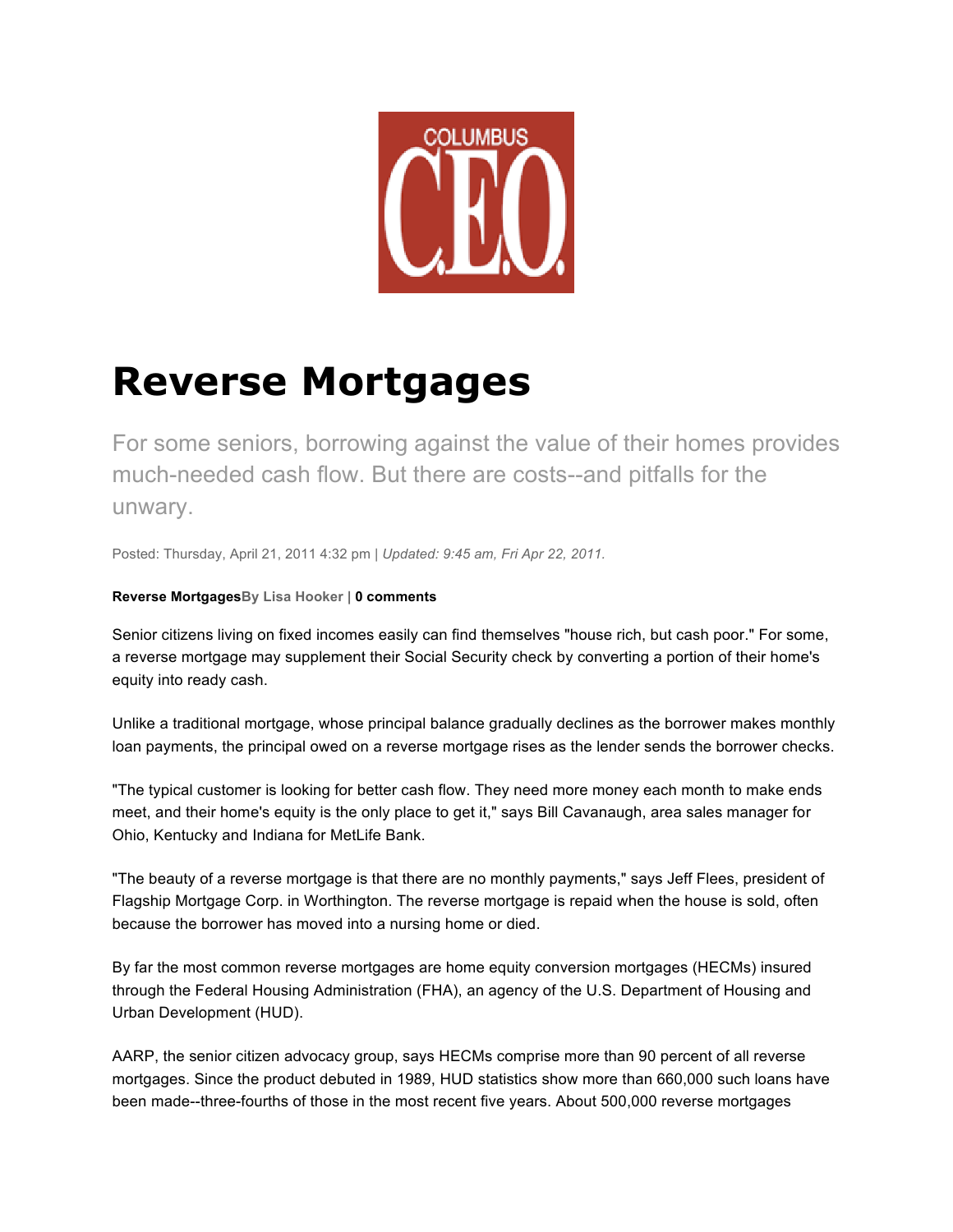remain active loans. In Ohio, HUD reports 8,887 active reverse mortgages, including 1,124 made in the 2010 fiscal year.

#### **Buyer Be Aware**

While the nonrepayment feature makes reverse mortgages initially attractive, they are not without costs and potential pitfalls.

It's startling to some seniors to learn their loan balance actually increases over time. "It uses up the home's equity, because the borrower doesn't make payments and the interest is added to the loan. In the end that leaves little, if any, equity for the homeowners or their heirs," cautions elder law attorney Tim Jarvis of Jarvis Law Office.

Reverse mortgages also carry expensive upfront costs. "They shouldn't be a first alternative, especially for those with other sources of income. It should be a last resort," says David Certner, AARP's legislative policy director.

Additionally, AARP cites concerns about the impact reverse mortgages may have on the long-term retirement security of younger borrowers. Consumers Union, the nonprofit publisher of *Consumer Reports*, says it has "deep concerns" about the suitability of reverse mortgages for some borrowers, as well as about aggressive marketing, misleading advertising and inadequacy of consumer protections.

Homeowners considering reverse mortgages need to do their homework and review alternatives. A little research may go a long way toward understanding the pros and cons--and securing the most appropriate deal if a reverse mortgage is the right solution.

## **Mandatory Counseling**

HECM loans are made through FHA-approved conventional lenders. But before an application can be taken, homeowners must meet with a counselor from an FHA-approved independent agency.

"The purpose [of the mandatory meeting] isn't to talk them into or out of the loan," says Richard Korn, certified HECM counselor with Apprisen Financial Advocates, doing business in Central Ohio as Columbus Consumer Credit Counseling Service (CCCS). "It's only educational. We go over the costs and financial implications. People in financial distress must be aware of their options. We explain that it's not right for everybody."

Prospective borrowers are encouraged to bring a family member to the counseling session--often an adult child. "Children are often surprised to learn how this can impact their inheritance, so it helps them, too," says Richard Call, CCCS contract grant administrator.

During the 90-minute session, the FHA requires a counselor to ask the homeowner 10 specific questions. "It's not a test. We incorporate them into the discussion. They have to answer five of them correctly. We're looking for increased knowledge, so a lot depends on their comprehension ability," Korn says.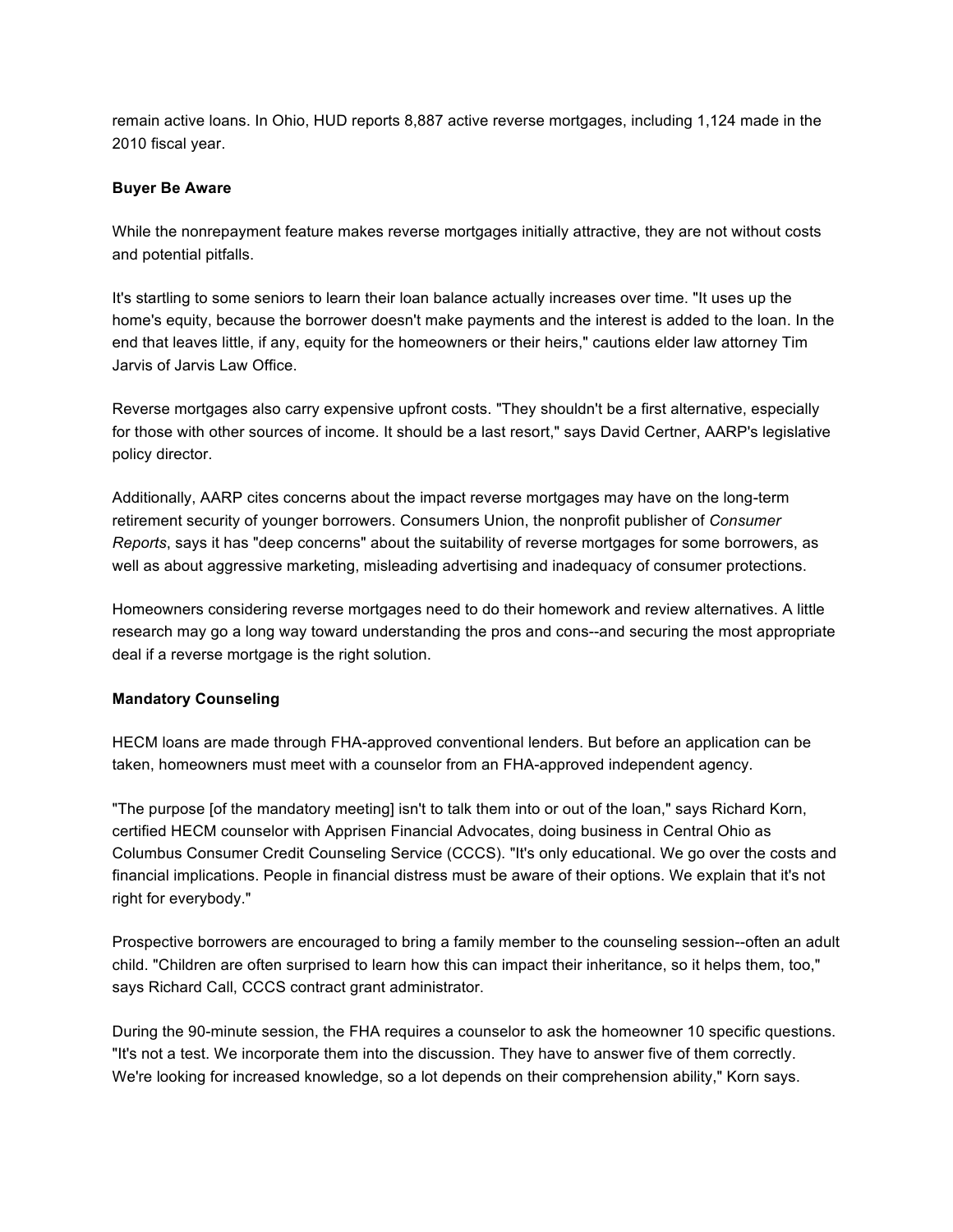If the client doesn't answer five questions correctly, a second session can be scheduled. Once the session is completed successfully, CCCS issues a certificate that authorizes lenders to offer a reverse mortgage to the homeowner. "It's good for 180 days, so there's no pressure to make a decision," Korn says.

Even if the homeowner answers the requisite number of questions, counselors can flag comprehension issues on the certificate--or decline to issue it at all.

Currently CCCS has a HUD grant that enables the agency to offer the counseling for free. Earlier, when it was necessary to charge clients, the fee was \$125.

#### **HECM Basics**

Individuals or married couples may apply for home equity conversion mortgages. Borrowers must pay their property taxes and insurance and maintain the property. A surviving spouse may continue to live in the home as long as all loan obligations are met.

Income or employment qualifications aren't required for HECMs, because the equity in the property stands behind the loan, not the wealth or earning power of the homeowners. "We, as the lender, take the risk without looking at the borrower's credit," says Flagship Mortgage's Flees.

Borrowers retain title to the home. "We place a lien against it, just as any other mortgage holder would. We'd be in first lien position," Cavanaugh says.

Reverse mortgage loan advances aren't taxable income to the borrowers, and generally don't affect Social Security or Medicare benefits. They can impact eligibility for Medicaid and Social Security's Supplemental Security Income disability payments, which are based in part on the net worth of recipients.

HECM borrowers pay substantial origination fees, closing costs, a mortgage insurance premium (MIP), a monthly servicing fee and interest. "There's no doubt the biggest drawback is the closing costs," Flees says. "For a \$120,000 reverse mortgage, closing costs could easily total \$8,000. That's why it's a niche product."

"The upfront closing costs and monthly servicing fee really add up over time," says elder law attorney Richard Taps of the Law Office of Richard T. Taps. "The effective interest rate can be well into the double digits if you're borrowing for a short time or if you happen to die soon after you get the HECM. The closing costs financed into the loan don't amortize."

Usually borrowers "finance the fees" by including them in the initial HECM draw. "You can prepay the fees, but if it makes sense to do a reverse mortgage, you probably can't pay them upfront," Jarvis says.

Borrowers were limited to FHA's HECM Standard loan until the HECM Saver loan debuted in October 2010. "HECM Saver has taken a lot of the price objections off the table," Cavanaugh says.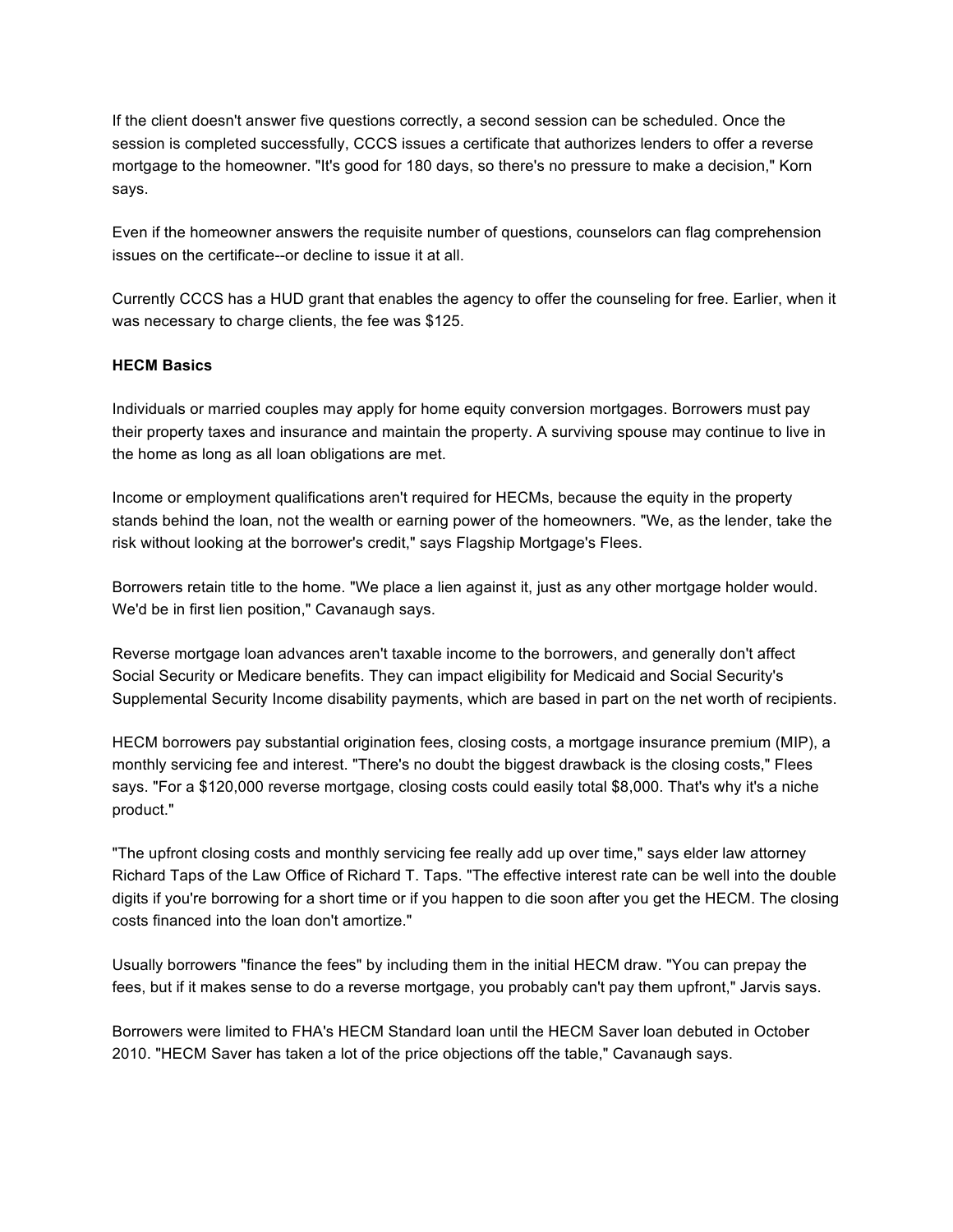The Saver loan's lower upfront MIP cost is 0.01 percent of the property's value, compared to HECM Standard's MIP of 2 percent. That means a borrower with a \$200,000 home would pay just \$20 upfront on a Saver loan versus \$4,000 for the Standard loan. In addition to that one-time charge, there's also a monthly MIP premium for both products that's assessed at an annual rate of 1.25 percent of the outstanding loan balance.

Borrowers make two tradeoffs in exchange for the Saver's lower upfront MIP. First, loan limits for homeowners who take Savers are 10 percent to 18 percent less than the maximum HECM for those who take the Standard loan. Second, as noted by AARP, HECM Saver interest rates have been running 0.25 percent to 0.5 percent higher than HECM Standard loans. In both cases, the tradeoffs reflect the modestly higher risk in making Saver loans.

The HECM front-end fees often send homeowners looking for other options. "Do they have other money they can tap? Do they have cash-value life insurance? Can they refinance? Could they rent to a boarder? Is family able to help? Is it best to move to a less expensive home?" Certner asks.

"I'm not a big advocate of reverse mortgages," Taps says. "I've found a home equity credit line can accomplish the same thing at a much lower cost. If you don't need a lot of extra money each month, I think a home equity credit line is superior."

Getting a bank to approve a home equity line could be troublesome, though. "Being on a fixed income, they may or may not qualify for a home equity loan. Even if they did qualify, the point of a HECM is to improve cash flow, not add another monthly payment," Cavanaugh says.

#### **Accessing the Equity**

The FHA determines how much a homeowner can borrow based on age, current interest rates and the home's appraised value. Borrowers can choose a fixed or variable interest rate. The appraised value has no upper limit, but FHA's borrowing limit is \$625,000.

In 2010, the average HECM borrower was 72.9 years old with a property valued at \$279,880, according to HUD. The loan's average initial principal amount was \$175,492 with an average interest rate of 5.7 percent.

"The younger you are, the less you can borrow because your life expectancy is longer," Taps says.

"At age 62 you can get about 50 percent of the equity, assuming the house is paid off. At age 82, it's closer to 70 percent," Cavanaugh says.

AARP notes, though, that the average age of an HECM borrower has dropped steadily from 76.7 years in 1990. "Borrowing with a reverse mortgage at a younger age raises concerns about their impact on retirement security in the long run," Certner says.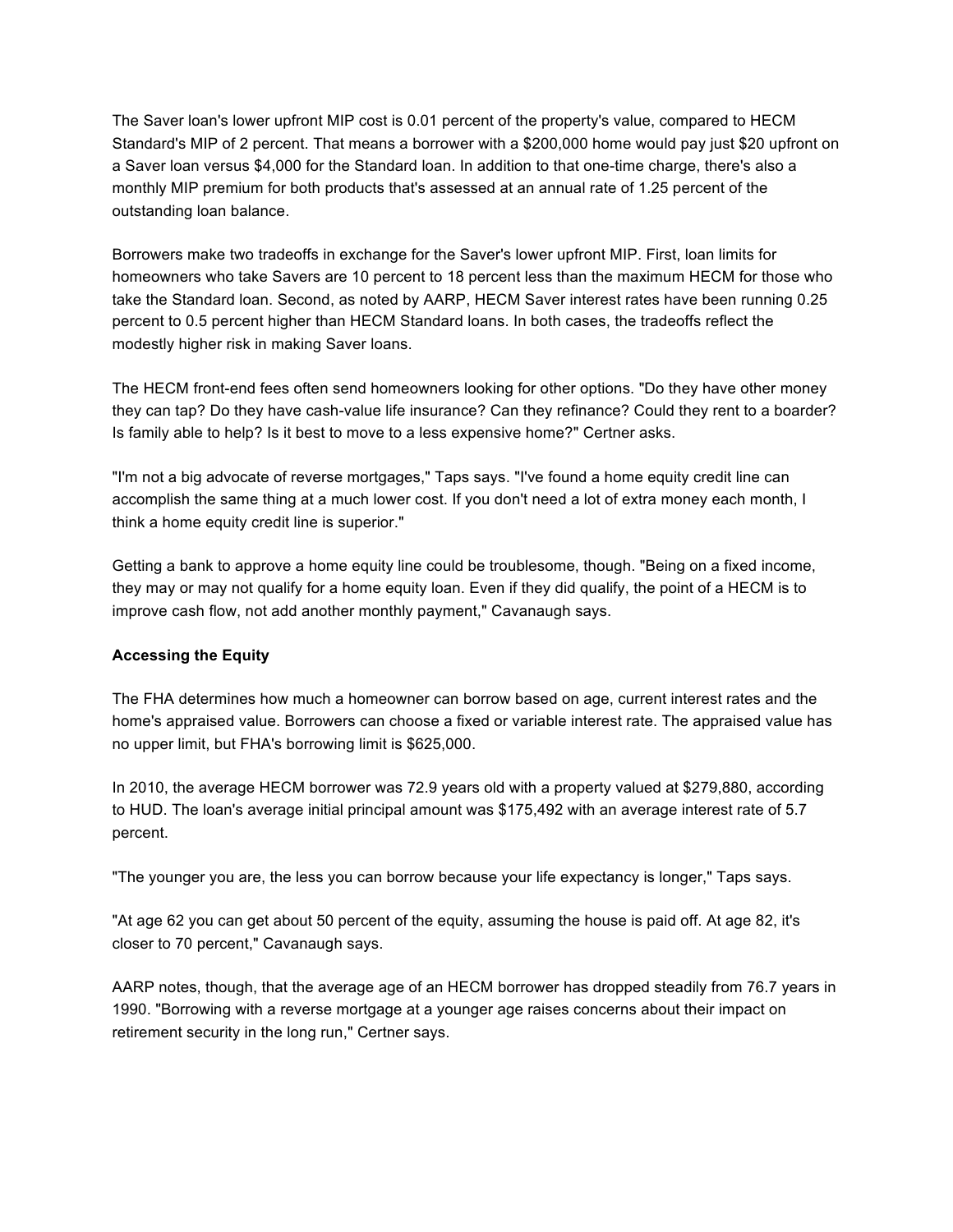Loan proceeds can be paid out in a lump sum, or in equal monthly payments for life or over a fixed time period. "I'm not a big fan of lump sums," says Jarvis. "If the borrower is already in a precarious financial position, I'd hate to see them spend the money unwisely."

Borrowers may use the proceeds of an HECM loan for any purpose. Some use it only for monthly bills. Others pay off a first mortgage. Sometimes, though, the circumstances are more desperate. "More than once we've done a reverse mortgage to save their house or keep them out of foreclosure," Flees says.

### **Repayment**

A reverse mortgage is repaid when the borrower dies or is unable to live in the home for 12 consecutive months. Lenders recover their principal, plus interest, when the home is sold. Home equity in excess of the loan balance is paid to the homeowner or the heirs.

With home values falling, the FHA's mortgage insurance fund for HECM lenders assumes some risk that sale proceeds may not cover the balance due. "It's a nonrecourse loan, so there's no personal liability of the homeowner to repay it from income, or [of] heirs to repay it from any inheritance," Taps says.

When the principal on an HECM loan exceeds the home's sale price, "The shortfall is [covered] by the mortgage insurance premium," Cavanaugh says. "It gives the [homeowners'] grown kids peace of mind. If they wanted to purchase the house, though, the kids could pay off the loan."

Ultimately the FHA's insurance fund itself may be at risk if too many HECM loans exceed the sale prices of homes. Consumers Union reported in December that taxpayer-funded bailouts are rising because of lender claims against FHA's insurance fund. As of March 2010, the report found 20,631 HECM loans, with balances totaling nearly \$3.7 billion, were in default and subject to foreclosure.

#### **Feeling the Heat**

Seniors often are vulnerable to scams and high-pressure sales tactics, so HECM counselors address the importance of understanding who's pushing a reverse mortgage, and why. When someone wants you to use the proceeds of an HECM loan to purchase big-ticket financial products such as long-term care insurance or annuities, be very cautious. Seniors "shouldn't feel pressured by a lender, financial planner or anyone to invest in anything with the HECM proceeds," Call says.

"In the past, sellers oversimplified the product and encouraged homeowners to invest [loan proceeds] with them to pad their commission," says Jarvis. "That's not as prevalent today, but it's a good idea to get a second opinion from someone who's not directly involved in the transaction."

Sometimes the pressure is closer to home. "Grown children often suggest reverse mortgages to their parents. Some elderly folks put their own financial future in jeopardy to help their kids. At this point in life, it's time for Mom and Dad to put their interests first," Jarvis says.

Because reverse mortgages have potential for exploitation, consumer protections have been strengthened. The 2008 Housing and Economic Recovery Act states homeowners can't be forced to buy